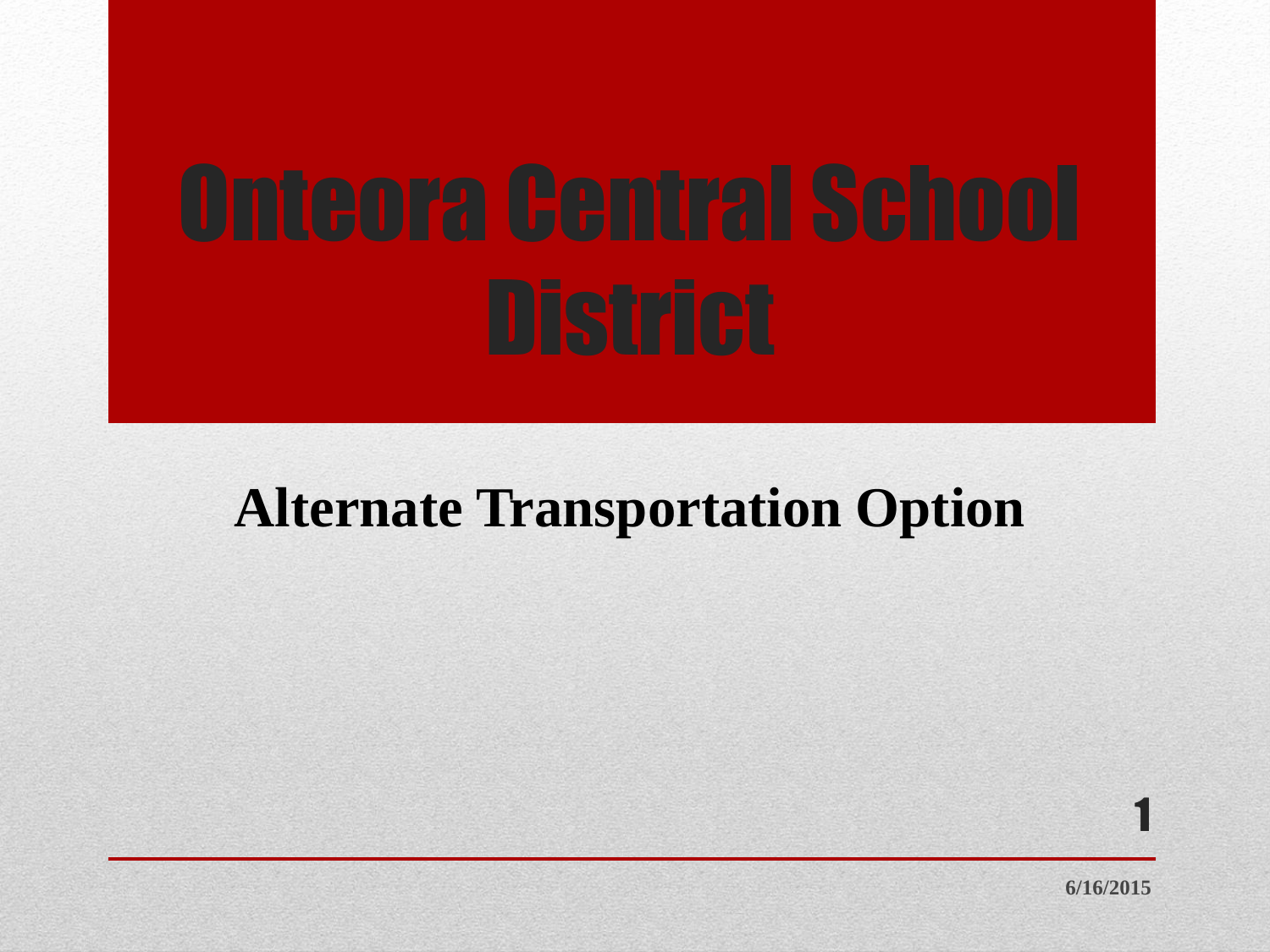# Alternate Home to School Transportation Option

- Combine the Bennett Intermediate bus runs with the MS/HS bus runs.
- Delay the bus drop off at the MS/HS to between 8:00am to 8:05am instead of the current drop off which is in between 7:25am to 7:30am
- Make the Bennett Intermediate school drop off between 8:00am to 8:05am instead of the current drop off which is between 8:40am to 8:45am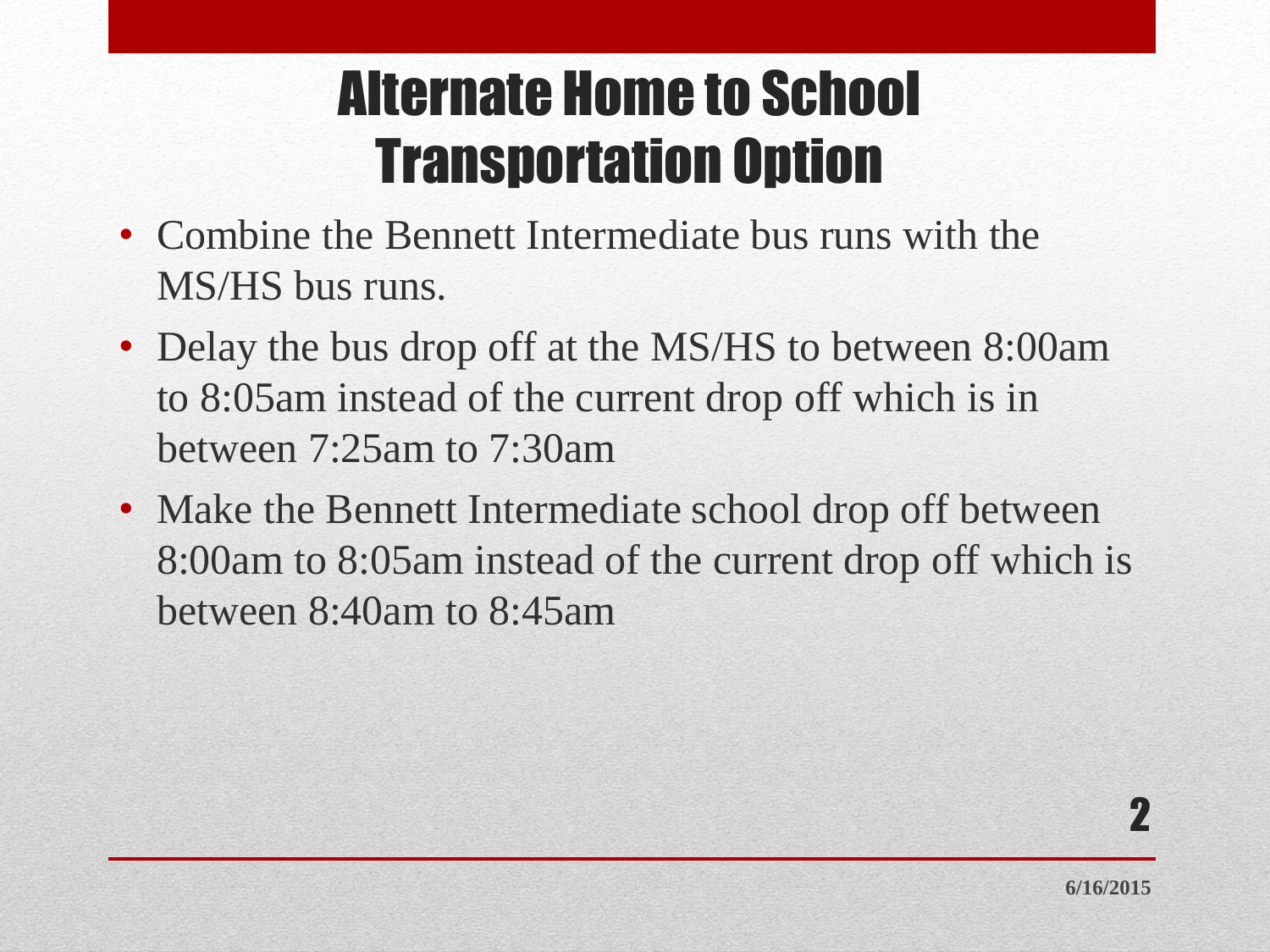#### **Current Home to School Transportation:**

| <b>Grades</b> | <b>First</b><br><b>Pickup</b> | <b>Average</b><br><b>First</b><br><b>Pickup</b> | <b>AM</b><br><b>Bell</b> | <b>PM Bell</b> | <b>Departs</b> | Last<br><b>Drop</b><br><b>Off</b> | <b>Average</b><br>Last<br><b>Drop</b><br>Off |
|---------------|-------------------------------|-------------------------------------------------|--------------------------|----------------|----------------|-----------------------------------|----------------------------------------------|
| $7 - 12$      | 6:36                          | 6:59                                            | 7:40                     | 2:35           | 2:40           | 3:22                              | 3:10                                         |
| $4 - 6$       | 7:30                          | 8:00                                            | 9:00                     | 3:30           | 3:35           | 4:46                              | 4:25                                         |
| $K - 3$       | 7:30                          | 8:00                                            | 9:00                     | 3:30           | 3:35           | 4:46                              | 4:25                                         |

#### **Alternate Home to School Option:**

| <b>Grades</b> | <b>First</b><br><b>Pickup</b> | <b>Average</b><br>First<br><b>Pickup</b> | <b>AM</b><br><b>Bell</b> | <b>PM Bell</b> | <b>Departs</b> | Last<br><b>Drop</b><br>Off | <b>Average</b><br>Last<br><b>Drop Off</b> |
|---------------|-------------------------------|------------------------------------------|--------------------------|----------------|----------------|----------------------------|-------------------------------------------|
| $7 - 12$      | 7:20                          | 7:30                                     |                          | $8:15$ 3:00    | 3:05           | 3:45                       | 3:35                                      |
| $4 - 6$       | 7:20                          | 7:30                                     |                          | $8:15$ 3:00    | 3:05           | 3:45                       | 3:35                                      |
| $K - 3$       | 8:20                          | 8:30                                     | 9:15                     | 4:00           | 4:05           | 4:45                       | 4:35                                      |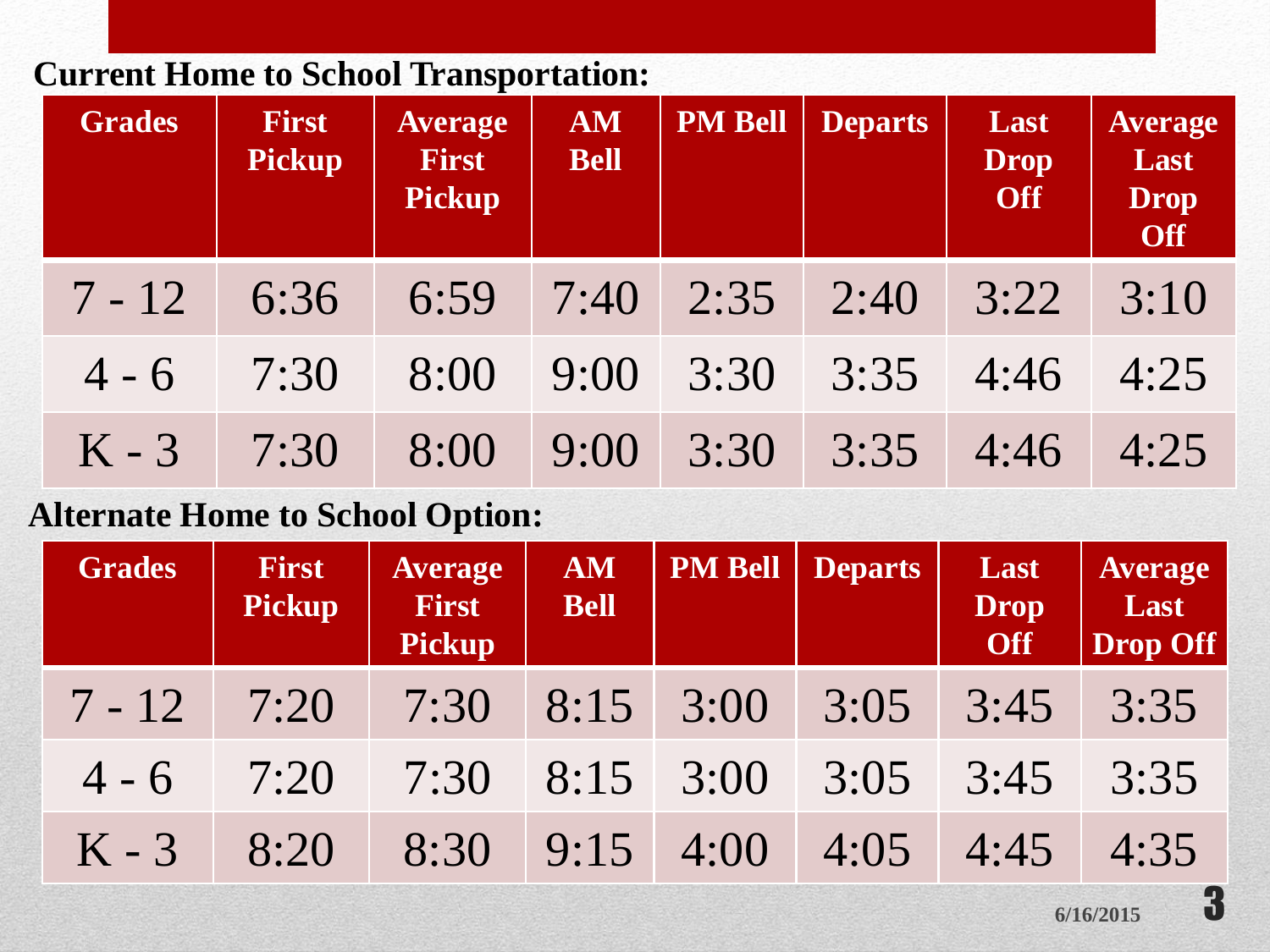### **Current:**

- AM BOCES Vo-Tech students ride to HS then depart school at 7:45 on one bus
- 4:20 Late bus for grades 4-12
- 5:15 Late bus for grades 7-12

## **Alternate Option:**

- AM BOCES Vo-Tech students are directly bused to BOCES on Alternative Education Bus Runs
- Two tiers of late bus runs to be scheduled according to need

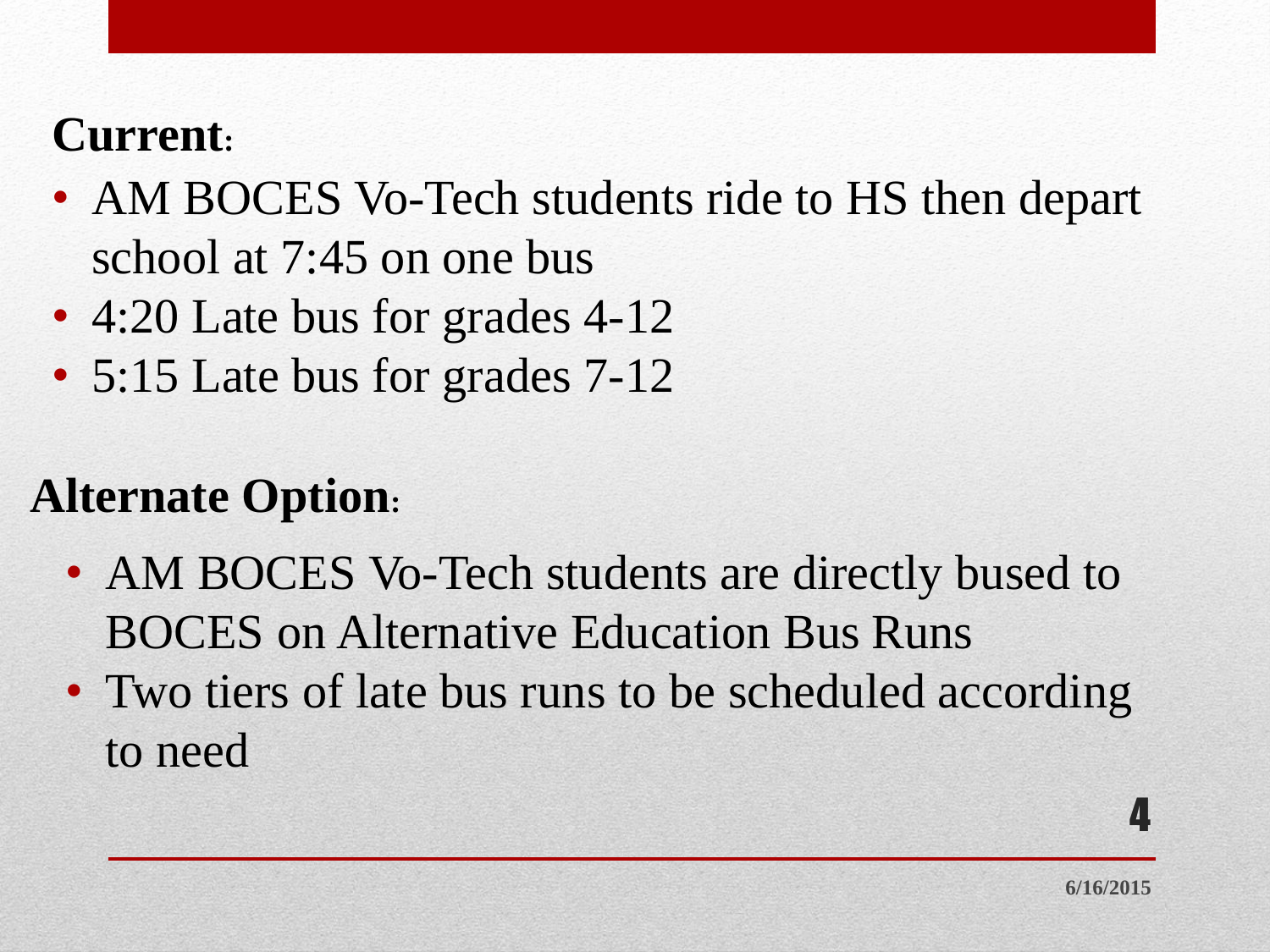#### **Number of Bus Runs**

#### **Current:**

| <b>School</b>            | <b>Number of Runs</b>    |  |  |  |
|--------------------------|--------------------------|--|--|--|
| <b>MS/HS</b>             | 27                       |  |  |  |
| <b>Bennett</b>           | 17                       |  |  |  |
| Woodstock                | 11                       |  |  |  |
| Phoenicia                | $\boldsymbol{Q}$         |  |  |  |
| <b>Alternate Option:</b> | <b>Total Bus Runs 64</b> |  |  |  |
| School                   | <b>Number of Runs</b>    |  |  |  |
| MS/HS/Bennett            | 33                       |  |  |  |
| Woodstock                | 15                       |  |  |  |
| Phoenicia                | 13                       |  |  |  |



**6/16/2015**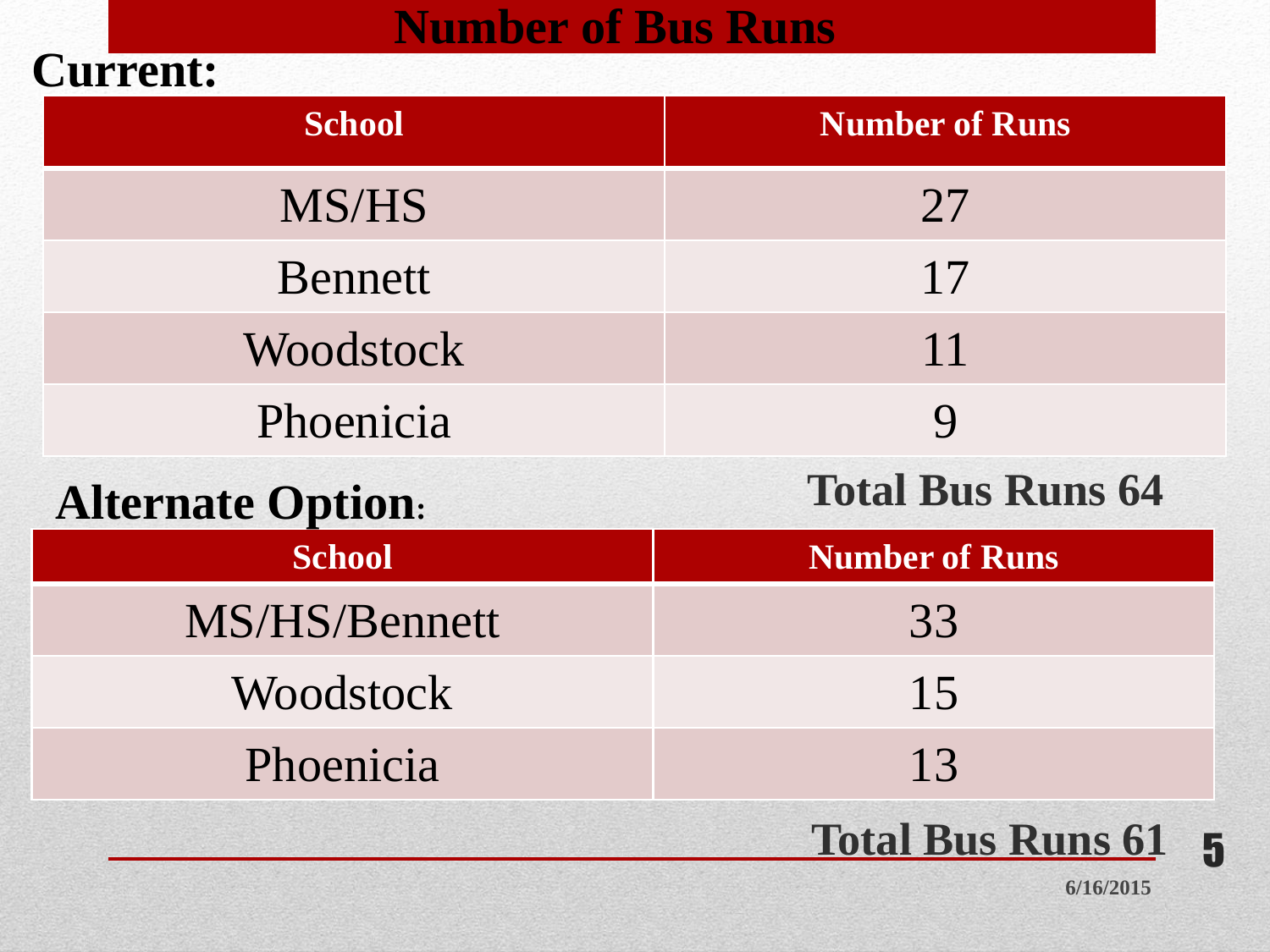# Barriers/Concerns

- Providing a common area for a combined line up would require capital work, as there is currently no area large enough to accommodate a formal line up of the number of buses needed. The largest existing site is the parking lot adjacent to the tennis courts. This lot would need renovation as well as the walkways leading to both Bennett and MS/HS. The current sidewalks are not wide enough to accommodate the number of students that would need to travel to the buildings.
- There is currently only one roadway that provides access to Bennett Intermediate School. This roadway would need to be blocked off while students are walking to and from the buses. This would not allow for staff or parents to access the Bennett building for a considerable amount of time both in the morning and afternoon and could lead to traffic issues on Rt. 28.
- This option would present a need for enhanced supervision for the students as they travel to their buildings.

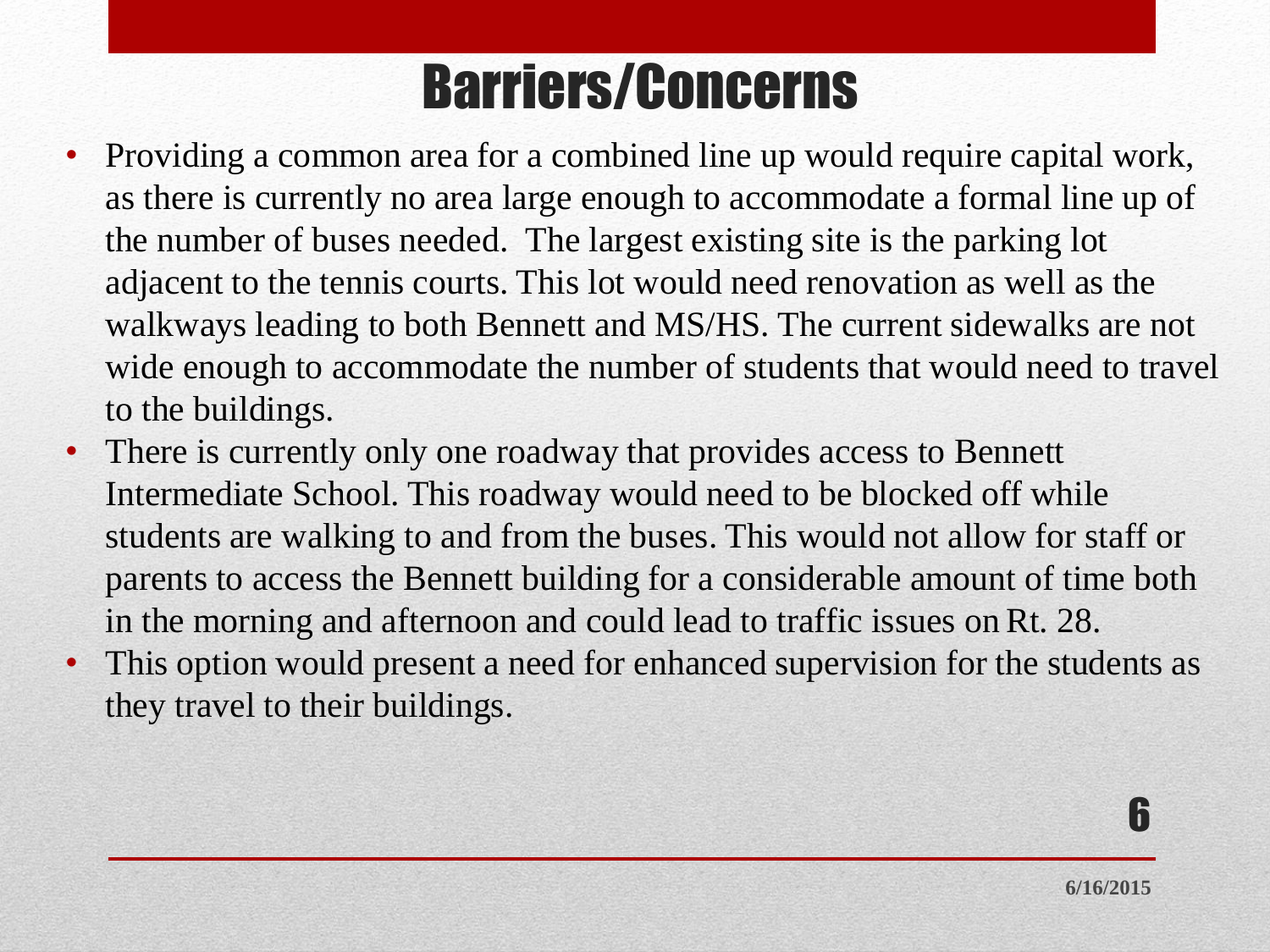## **Projected Transportation Cost**

**(based on projections from September 2014)**

| <b>Current Home To</b><br><b>School With Runs</b><br><b>Paired</b> | <b>Projected Home</b><br><b>To School Cost</b> |
|--------------------------------------------------------------------|------------------------------------------------|
|                                                                    |                                                |

\* Doesn't include Private and Parochial, BOCES, Summer, Field and Sports or Fuel